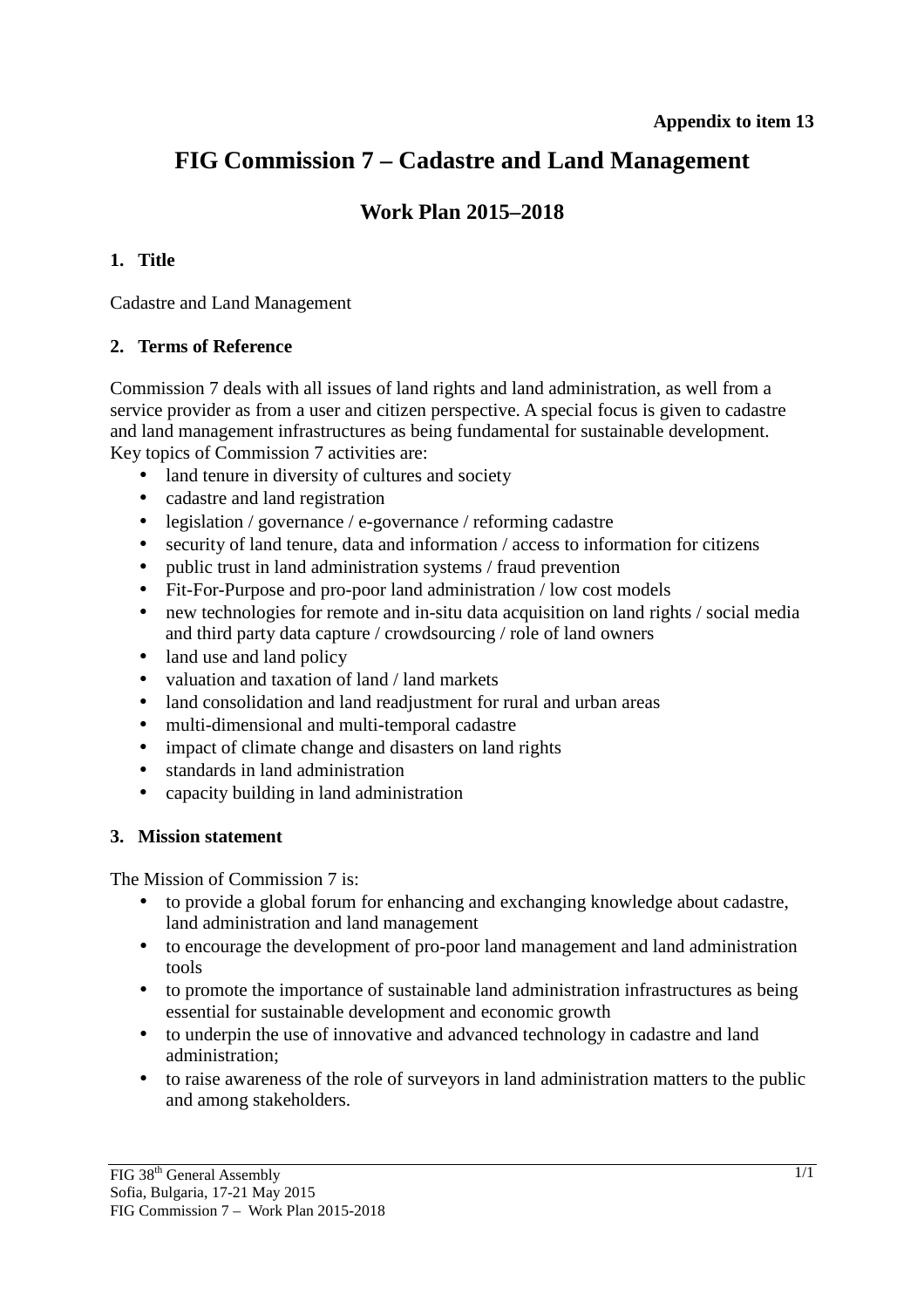## **4. General**

Commission 7 builds upon a long term expertise from national delegates, experts and partners with different professional background. Based on results from previous years, Commission 7 will continue to provide assistance and knowledge for the implementation of the overall FIG strategy as far as related to cadastre and land management.

There is a focus on

- providing visions for future cadastre and land management
- taking the role as a mastermind in developing effective land management
- thinking about new models of land administration for sustainable development
- initiating professional discussions on new business models as required by a changing society
- securing land tenure and advocating citizens' rights

but at the same time, Commission 7 aims at staying pragmatic about what is feasible in a surrounding of cultural and social diversity and how commitment among stakeholders can be created for the benefit of the society and for the reputation of the profession in providing sustainability and advocacy to citizens, land owners and stakeholders.

The Commission work is assigned to 4 Working Groups who will address the objectives of this Work Plan by various activities, such as

- contributing to FIG Conferences, FIG Working Weeks, workshops and seminars
- presenting papers in national, regional and international conferences
- reporting findings from FIG Commission 7 Annual Meetings
- organising platforms and discussion forums for communication
- producing reports and publications in cooperation with other interest groups
- preparing documentation of activities and results
- co-operating with other FIG Commissions and Task Forces and Networks
- organising annual meetings in various regions of the world
- co-operating with relevant regional and international organisations from outside FIG including UN, World Bank, NGOs, NPOs, CSOs, professional associations and networks such as GLTN
- encouraging national delegates and representatives from all FIG member associations to participate in the Commission 7 work and to disseminate information to national associations and professionals
- encouraging representatives from professional associations who are not yet members of FIG to participate in Commission 7 activities

# **5. Working Groups**

# **Working Group 7.1 – Fit-For-Purpose Land Administration**

Policy Issues

- identify role of Fit-For-Purpose Land Administration in relation to sustainable land use, food security, climate change etc. in the post-2015 Development Agenda
- implementing the 'Continuum of Land Rights' and the STDM into operation at country level including innovative methodologies for fast and low cost recording of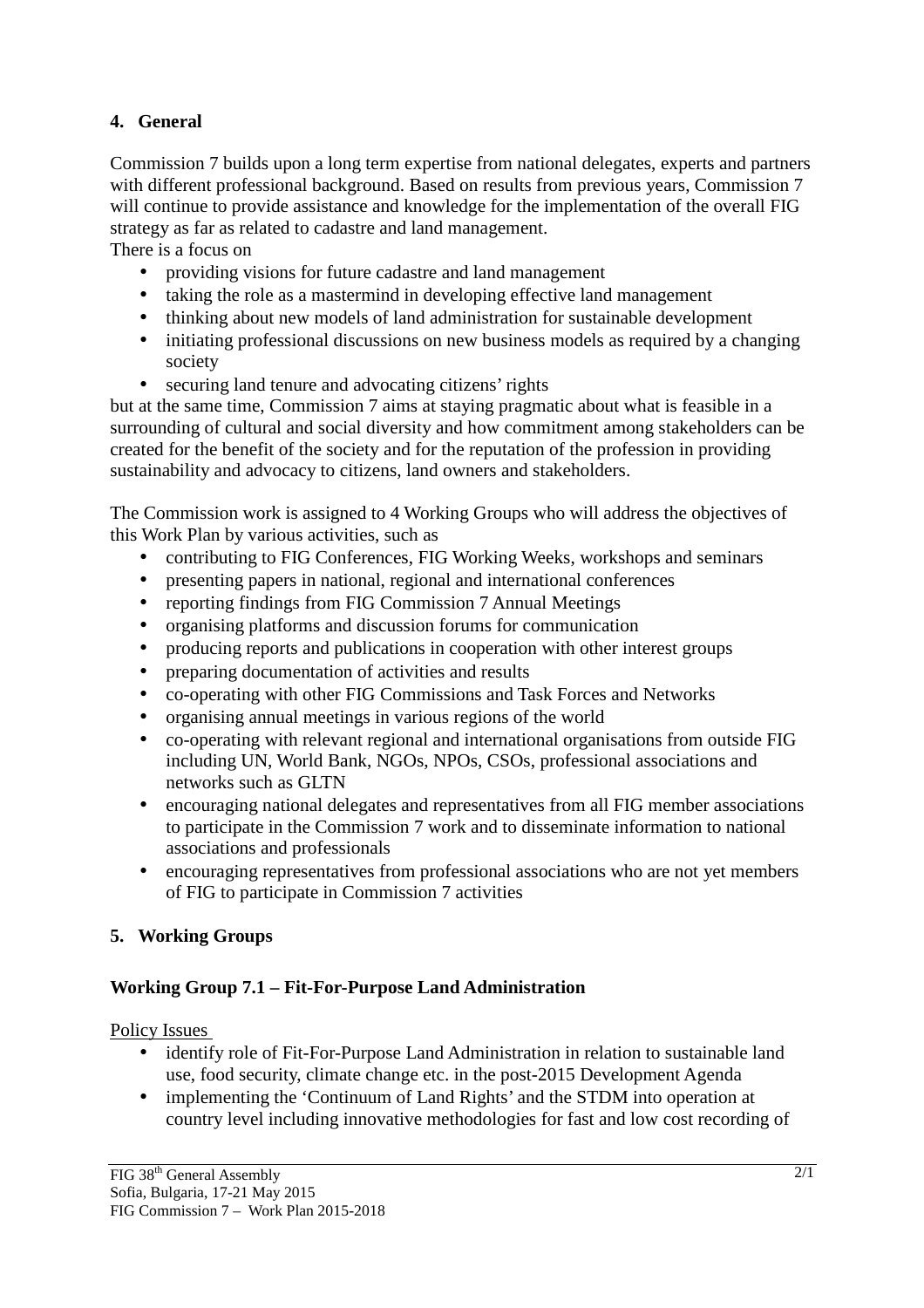land rights and appropriate land rights for future housing, including proposals for innovative land rights (new models of leasehold, tenure of public land etc.)

- identify the value of land consolidation and land readiustment for rural and urban areas in poverty prevention programmes
- develop the second edition of the Land Administration Domain Model with ISO on behalf of FIG by integrating partners from local-national, regional and international organisations, NGOs, NPOs, insurances, re-insurances, bank companies, bar associations
- promoting the development of innovative hard- and software solutions for land administration
- identify the needs for further development, quality improvement and system optimisation after Fit-For-Purpose Land Administration is implemented

#### Chair

Dr. Ir. Christiaan Lemmen, The Netherlands, email: Chrit.Lemmen@kadaster.nl

### Specific project(s)

Working Group 7.1 aims at generating answers to the globally growing demands on land governance, the Continuum of Land Rights and on responsible tenure by continuing its work on developments of STDM, LADM and Fit-For-Purpose in cooperation with partners from UN FAO and UN Habitat/GTLN and others for the goals of the post-2015 Development Agenda. Cooperation on the implementation of Voluntary Guidelines with UN FAO will continue. Further activities will focus on providing appropriate models including innovative land rights and tools for improving global coverage of evidence. Aspects of land consolidation and readjustment of land will be investigated in cooperation with FIG Commission 8. Trainings will be developed in cooperation with the YSN.

# Workshop(s)

- presentation of results and findings in international and national workshops, conferences and particularly in events of the global community (UN FAO, UN Habitat, UN GGIM, World Bank)
- initiating panel discussions with experts from in- and outside the profession in highlevel conferences
- international FIG Commission 7 Workshop (planned for 2017 or 2018) on Fit-For-Purpose Land Administration
- international FIG Commission 7 Workshop on LADM/STDM with UN FAO and UN Habitat/GLTN and in cooperation with FIG Standards Network, Joint WG on 3D Cadastre, YSN and INTERLIS Switzerland (proposed for 2016 in Portugal)
- training courses at national and regional level for stakeholders, trainers and land owners together with YSN

# Publication(s)

- second edition of LADM in cooperation with ISO
- special issue of Land Use Policy on LADM in a high impact Scientific Journal
- study on STDM strategy for increasing global acquisition of land tenure information
- Proceedings of an international FIG Commission 7 Workshop
- papers about land tenure in scientific magazines and newsletters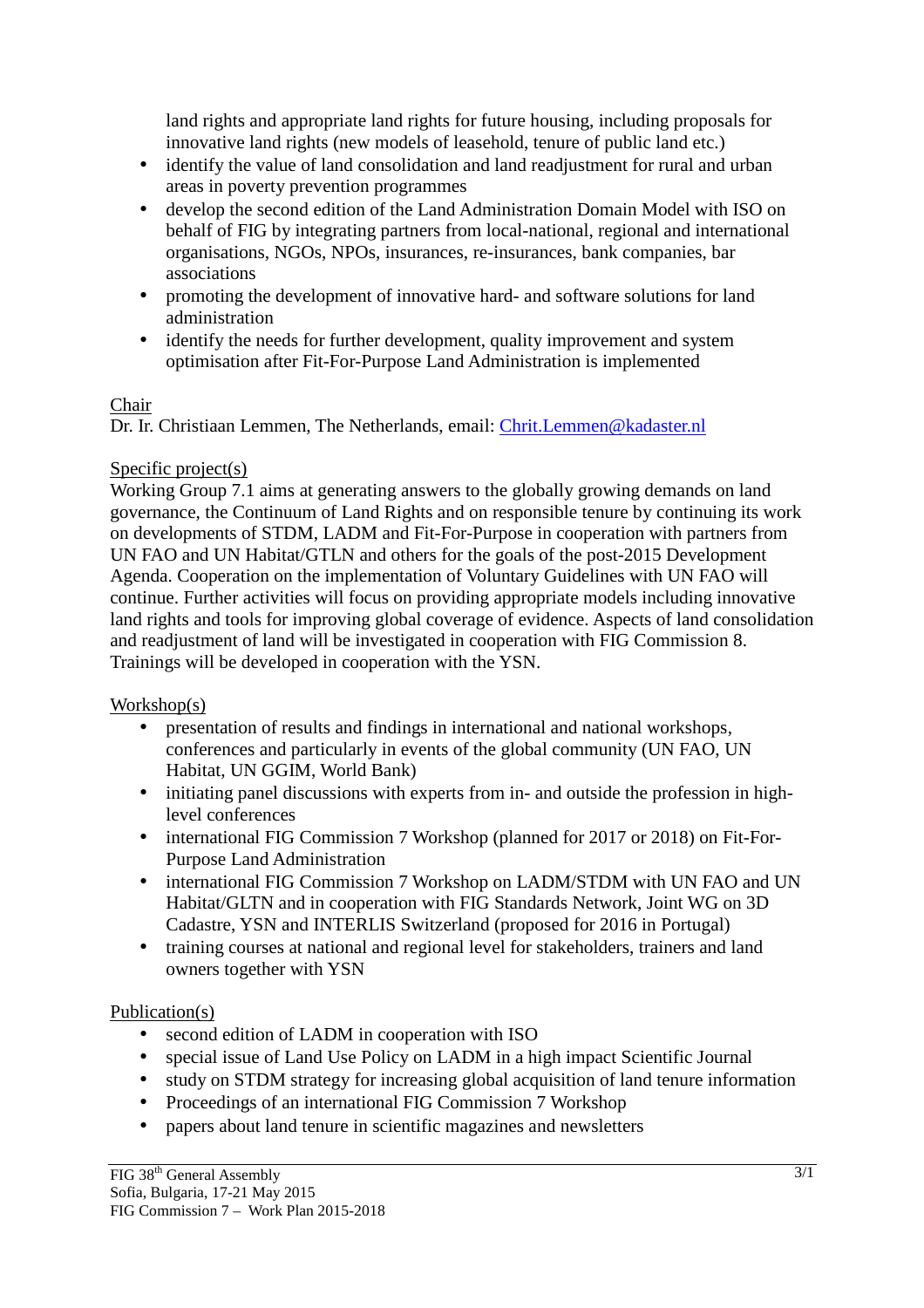### Timetable

- special issue of Land Use Policy in 2015
- analysis of approaches for bringing the 'Continuum of Land Rights' into operation at FIG Working Week 2016
- progress of work and draft publications will be presented at FIG Working Weeks during the term of this Work Plan
- organising special sessions in FIG events as well as in other specific events throughout the term of this Work Plan
- edition II of ISO 19152 LADM until 2018
- Guidelines STDM for presentation in FIG Congress 2018

### Beneficiaries

International and regional NGOs and NPOs (UN FAO, UN Habitat, UN GGIM, World Bank), national and regional governments, decision-makers, FIG member associations, producers of handheld tools, software and service providers, global society, citizens.

#### **Working Group 7.2 – Land Management in Climate Change and Pre- and Post-Disaster Areas**

#### Policy issues

- assessment of land tenure in post-disaster areas
- pre-disaster assessment / documentation of land tenure
- legal/institutional/technical Fit-For-Purpose methods to secure land rights in pre- and post-disaster areas
- impact of climate change on land tenure / loss of land, land use changes
- compensation for value changes, consolidation of agricultural land, adjustment of urban land in post disaster regions
- new technologies for data capture in pre-disaster areas / validation of third party data
- cooperation models with public authorities / voluntary guidelines in conflicts
- capacity building in disaster response bodies
- spatial data infrastructures for pre-, during and post-disaster response (link to FIG Commission 3)

#### Co-Chairs

Daniel Páez (PhD), Colombia, email: dpaez@uniandes.edu.co n.n.

#### Specific project(s)

Working Group 7.2 aims at building upon results of cooperation with UN FAO and at establishing links to the networks of professionals from land administration institutes and organisations and from international and national bodies who are in charge of disaster management in order to raise awareness about the need of appropriate documentation of land rights in disaster situation and to facilitate cooperation with the relevant institutions in terms of securing rights of land owners in areas of high risks (e.a. with SIDS Small Islands Developing States and others).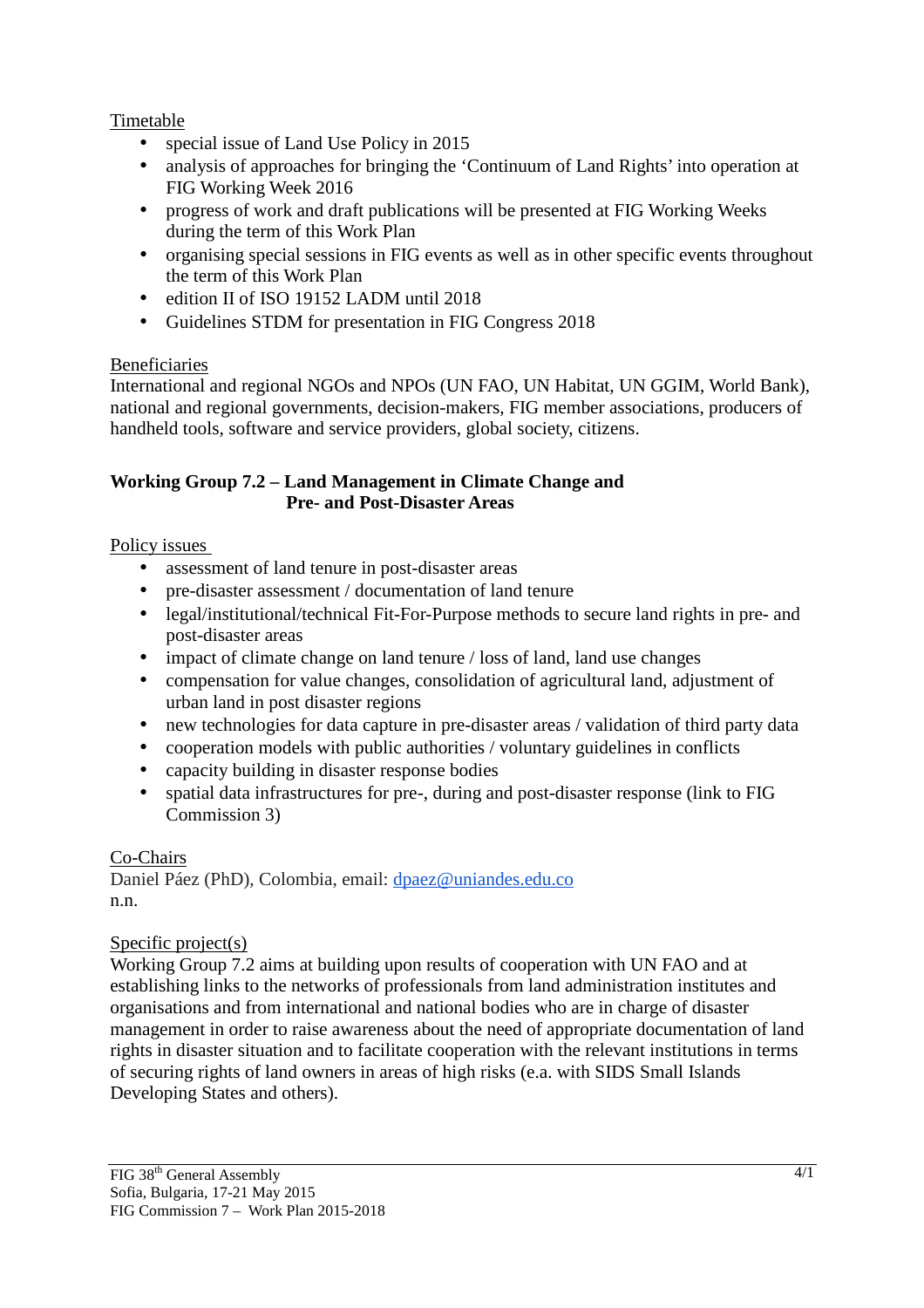Climate change entails long-term impacts on land and land tenure which may effect citizens significantly in their economic situation. Working Group 7.2 will analyse about long-term strategies for compensating impacts on land owners.

WG 7.2 is also interested in supporting the development of better land information systems that reduce risk, optimise resources during response activities and help reconstruction efforts after a disaster has occurred. In this, it is proposed to incorporate new data collection technologies, such as by drones, as a core element of better land management for disaster response.

Workshop(s)

- participation in regional and international workshops / conferences
- contact with global community (UN), NGOs and NPOs
- international FIG Workshop of Commission 7 on Security of Land Rights in PP disaster areas in 2017 (proposed venue – Bogota/Colombia)
- presentation of results and findings in international and national workshops, conferences and particularly in events of the global community (UN FAO, UN Habitat, World Bank)
- Working Group members meetings during main FIG events (Congress, WW, Commission 7 Annual Meetings)
- web-seminars on key topics and projects

#### Publication(s)

- Proceedings of international Workshop on Security of Land Rights in PP disaster areas
- Guidelines for pre- and post-disaster management of land rights
- Whitepaper on the use of new technologies for spatial data collection for disaster prevention and management
- analysis of climate change impacts on land management
- Guidelines for spatial data infrastructures (SDI) development and sharing for disaster management
- papers in scientific magazines and newsletters

# Timetable

- consultation draft of the Whitepaper on new technologies will be presented in Commission 7 Annual Meeting 2015
- intermediate results of assessment study about impact of climate change and disasters on land tenure will be presented in FIG Working Week 2016
- analysis of approaches for pre- and post-disaster management in land administration will be prepared for FIG Working Week 2017 along with a first draft of the Guidelines for SDI in disaster management
- final assessment about impact of climate change and disasters on land tenure will be prepared for FIG Congress 2018
- progress of work and draft publications will be presented at FIG Working Weeks during the term of this Work Plan
- organising special sessions in FIG events as well as in other specific events throughout the term of this Work Plan
- Final Report and Guidelines on PP disaster management on land rights and SDI Guidelines will be presented in FIG Congress 2018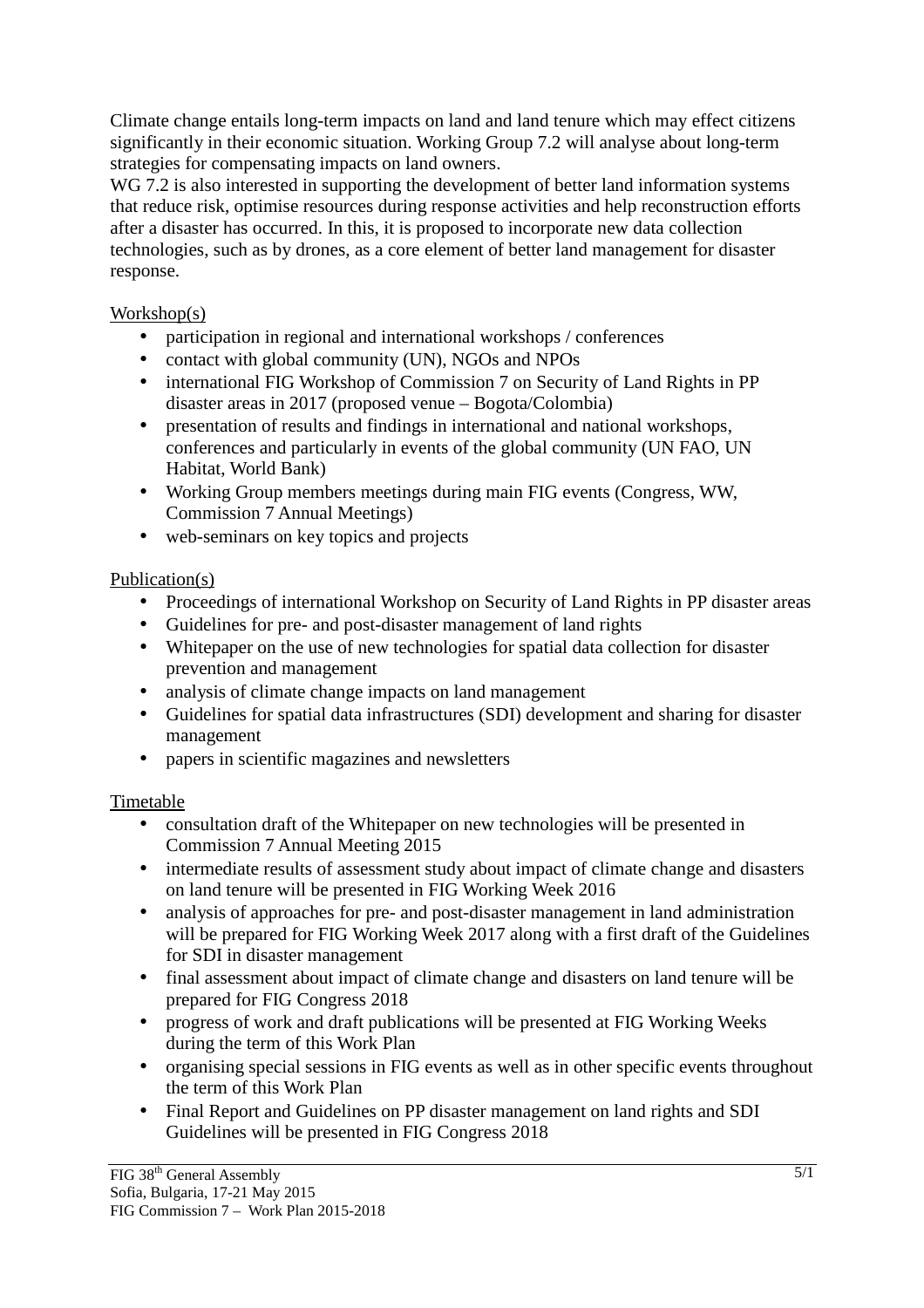#### Beneficiaries

International and regional NGOs and NPOs, disaster response and disaster risk management bodies, governments, citizens, FIG member associations, GIS developers and users, producers of survey equipment and software providers, insurances and re-insurances.

### **Working Group 7.3 – Crowdsourcing of Land Rights**

#### Policy issues

- family of mobile devices supporting remote and in-situ capture of evidence of land rights
- global platforms managing evidence of land rights and obligations
- service delivery models
- scalability and capacity building of trusted intermediaries and land owners
- role of social media / validation of third party data
- impact on perception of security of tenure
- managing unintended consequences and privacy
- cooperation with public authorities in recognition or conversion of informal rights
- link to Working Group 7.1 Fit-For-Purpose Land Administration
- impact on land professionals and associate curriculum

#### Chair

Dr Robin McLaren, United Kingdom, email: robin.mclaren@KnowEdge.com

#### Specific project(s)

Working Group 7.3 aims at establishing permanent links to interest groups and partners from outside FIG for providing a forum for linking technology, society and established stakeholders in order to develop a sustainable, citizen centric structure of services.

The statement on role of land professionals will be drafted in cooperation with Commission 1 of FIG.

#### Workshop(s)

- participation in workshops / conferences
- international joint FIG Commission 3 and Commission 7 Seminar 2015 (proposed venue - Malta/Europe)
- conference in 2016 (proposed venue Portugal/Europe)

#### Publication(s)

- review and analysis of approaches for crowdsourcing of land rights, identifying pros and cons to regulated procedures
- Guidelines in managing unintended consequences and privacy
- Guidelines in migrating informal land rights to formal land rights
- statement on role of land professionals in the context of democratisation of land rights
- papers in scientific magazines and newsletters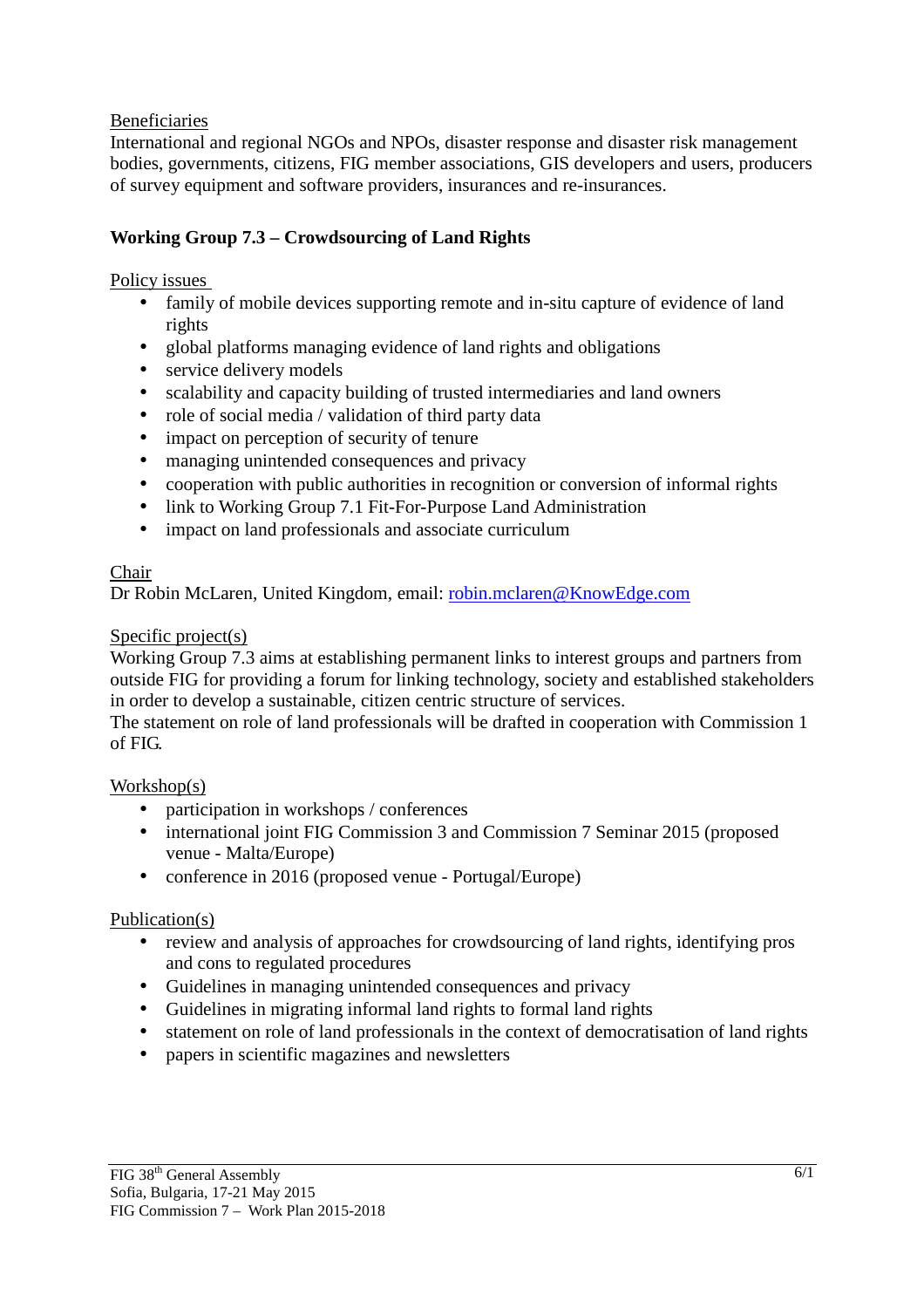### Timetable

- review and analysis of approaches will be presented latest at FIG Working Week 2017
- statement on role of land professionals will be prepared for FIG Congress 2018
- progress of work and draft publications will be presented at FIG Working Weeks during the term of this Work Plan
- organising special sessions in FIG events as well as in other specific events throughout the term of this Work Plan
- Final Report and Guidelines will be presented in FIG Congress 2018

#### Beneficiaries

Citizens, FIG member associations, international and regional NGOs and NPOs, CSOs, governments, decision makers, GIS developers and users, producers of survey equipment and software providers.

# **Working Group 7.4 – Citizen Cadastre**

### Policy issues

- land tenure and culture and society needs
- multi-dimensional and multi-temporal cadastre
- security of land tenure
- alternative forms of land tenure in changing society (generation property, affordable land, temporary urban and agricultural land tenure) complementary to WG 7.1
- role of land owner as key stakeholder
- privacy issues / access to data for citizens
- responsibilities of public authorities / cooperation models / fraud prevention
- analysis of trust in different land administration models
- assessment models for performance of land administration systems
- training of land owners / capacity building in institutional bodies
- building codes and IPMS
- standards for data in land administration
- representation in Joint WG on 3D Cadastre of Commission 3 and 7

# Chair

Gyula Iván (M.Sc.), Hungary, email: ivan.gyula@fomi.hu

# Specific project(s)

Working Group 7.4 aims at investigating about quality criteria and benefits of involvement of stakeholders in all kind of land administration processes as well as about strengths and weaknesses of established land administration systems in a changing environment and from changing society requirements.

The role of the UN FAO Voluntary Guidelines and criteria to assess the performance of systems in order to optimise trust of citizens and land owners into systems will be a topic of interest on the agenda.

The recently launched web-service for maintenance of the Cadastral Template as a publicly accessible tool for information about Land Administration systems will be evaluated and maintained in a joint effort with the Cadastral Template 2.0 project.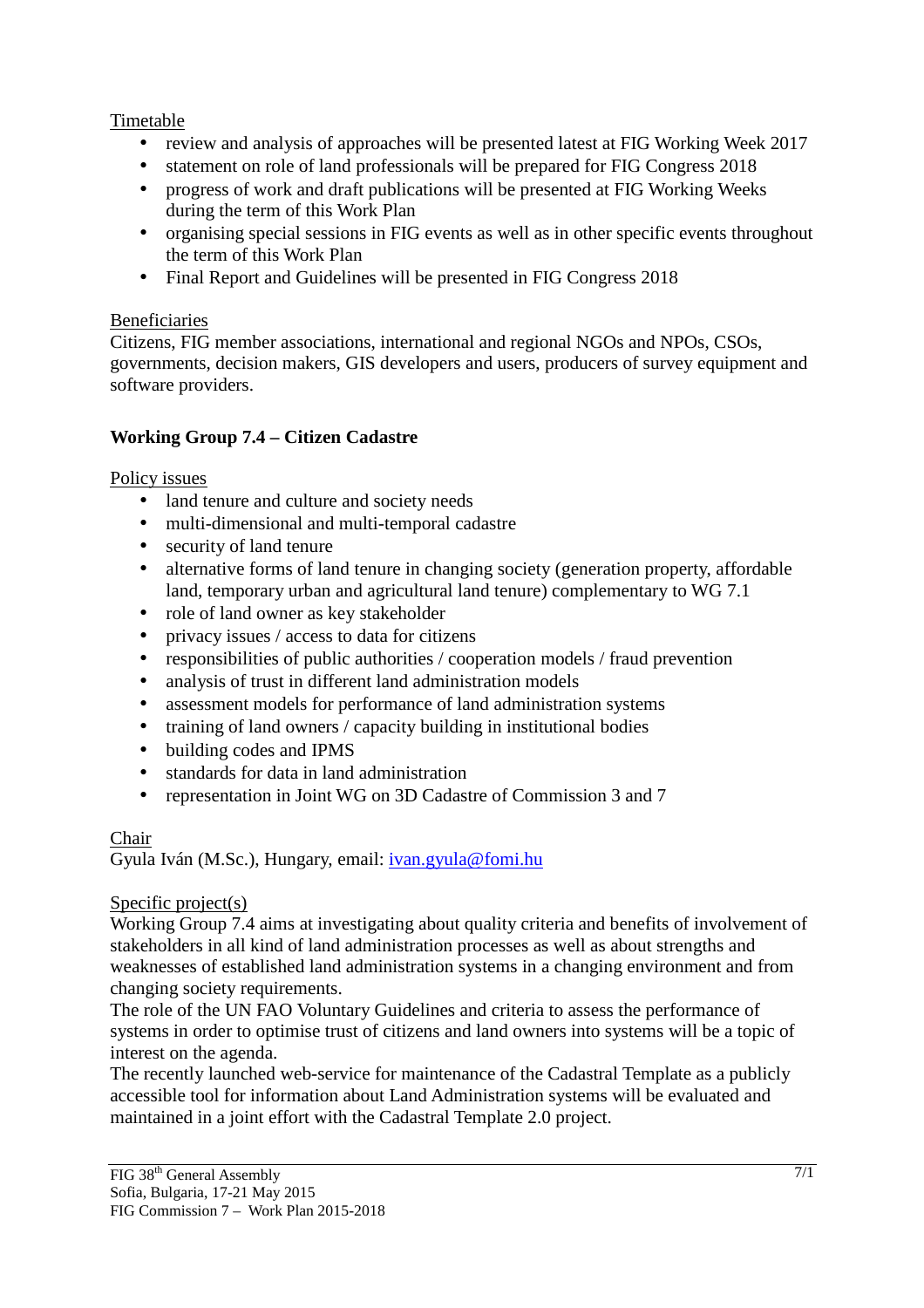#### Workshops

- presentation of results and findings in international, regional and national workshops, conferences
- participation in and co-organising of 3D Cadastre Workshops
- international FIG Commission 7 Workshop on Role of Land Owner as key Stakeholder
- panel discussions with experts from in- and outside the profession in FIG Conferences and other events
- joint Workshop on professional education in land administration with FIG Commission 2 and YSN (tbd, proposed for 2017)

#### Publications

- analysis of specific requirements related to culture and society needs
- implementing VG into models
- study about use of international standards
- FIG Publication on professional education for land administration in cooperation with FIG Commission 2 and YSN

#### Timetable

- statement on role of land owner will be prepared for FIG Working Week 2016
- assessment of performance of land administration systems will be presented at FIG Working Week 2017
- Proceedings of FIG Commission 7 Workshop will be published not later than 6 months after the event
- organising special sessions in FIG events as well as in other specific events throughout the term of this Work Plan
- progress of work and draft publications will be presented at FIG Working Weeks during the term of this Work Plan
- study about alternative forms of land tenure will be prepared for FIG Working Week 2017 in cooperation with WG 7.1
- Final report and results will be presented in FIG Congress 2018

#### Beneficiaries

Land owners, citizens, FIG member associations, governments, decision makers, real estate companies, economy.

#### **6. Cooperation with Other Commissions and organisations**

Commission 7 will continue with cooperation and establish new links where relevant to other Commissions of FIG, in particular with Commission 1 on aspects of land administration and state boundaries, with Commission 2 on capacity building and professional education, with Commission 3 on 3D Cadastre and on aspects of Big Data and Crowdsourcing in SDI, with Commission 9 on the role of cadastre for taxation and valuation and with Commission 10 on registration of buildings and condominium rights.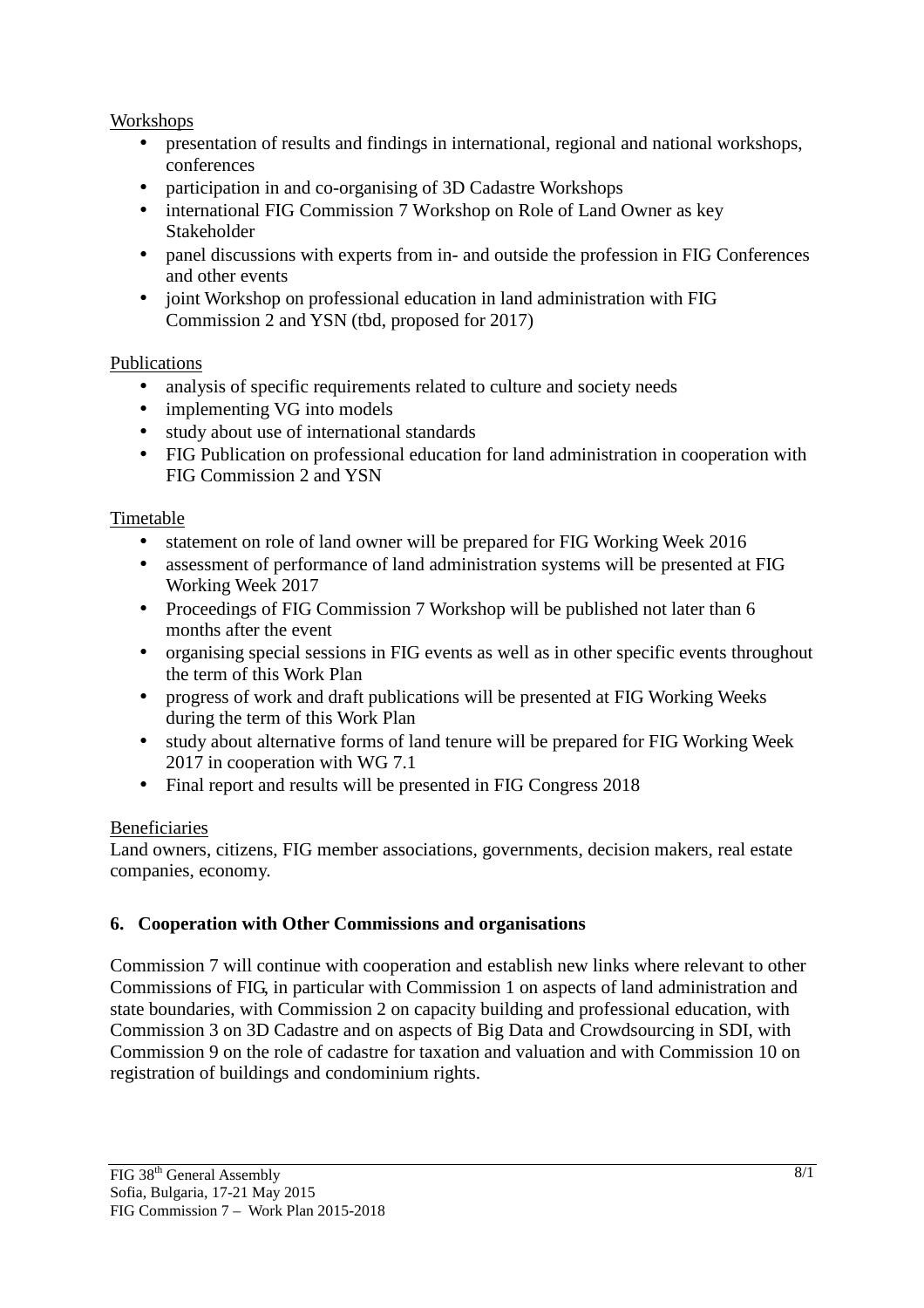Cooperation on topics of joint interest will be supported by

- co-organizing and participating in FIG seminars and workshops (joint Workshop with Commission 3 in autumn 2015 in Malta/Europe, joint Workshop with Commission 2 on professional education in Land Administration, date tbd).
- cooperation with Commission 1 Working Group "International Boundaries Settlement and Demarcation"
- cooperation with Commission 2 on organizing a joint Workshop and preparing a FIG Publication on Professional Education in Land Administration
- cooperation with Commission 8 on land adjustment and land consolidation (WG) 8.1/WG 7.2)
- participating actively in international events organized from partners of FIG and from related professional organisations
- co-organizing technical sessions and discussion forums on specific topics of interest thus linking with topics of interests of other Commissions within FIG
- co-operating on a regular basis in joint Working Groups within FIG

### particularly in

### **Joint Working Group on 3D Cadastre of Commission 3 and 7**

The results of the previous term (2010-2014) of the joint WG provide a solid basis for the next 4-year term of the WG. The concept of 3D Cadastre is here to stay and the number of implementations is increasing, quite often with ambition to become LADM (ISO 19152:2012) compliant.

In 3D, physical and legal 3D objects are aligned and land administration is connected to other registrations via SDI: buildings, tunnels, cables/pipelines, terrain elevation, etc.

Most of the objectives, topics and scope of the previous term will be continued, but with additional emphasis on the following topics:

- collect and exchange experiences of operational 3D Cadastral systems (law, organization, technology)
- 3D Cadastre in mega-cities, often in Latin-America (Brazil, Mexico), Asia (China, Malaysia, Korea, Singapore) and Africa (Nigeria)
- 3D Cadastre usability studies, web-dissemination and 3D cartography
- 3D Cadastre as part the full life cycle of spatial development in 3D spatial plan, zoning, register restrictions, design solutions, acquire space/land, request/provide permits, obtain financing, realize/develop, survey/ measure results, submit final RRRs/SUs, check/validate submitted RRRs/SUs, store/ analyse data, disseminate, visualize and use the 3D (cadastral) objects
- contribute to the upcoming revision of ISO19152:2017 or 2018 (LADM) by further developing the 3D aspects in this international standard; e.g. provide a more formal taxonomy of different types of 3D parcels (spatial units)

#### Timetable:

| 2015-2018 | maintain website incl. list of literature and interest-group            |
|-----------|-------------------------------------------------------------------------|
|           | http://www.gdmc.nl/3DCadastres                                          |
| 2015      | analyse and complete second questionnaire status 3D Cadastres 2014-2018 |
| 2015-2017 | 3D Cadastres session at FIG Working Weeks                               |
|           |                                                                         |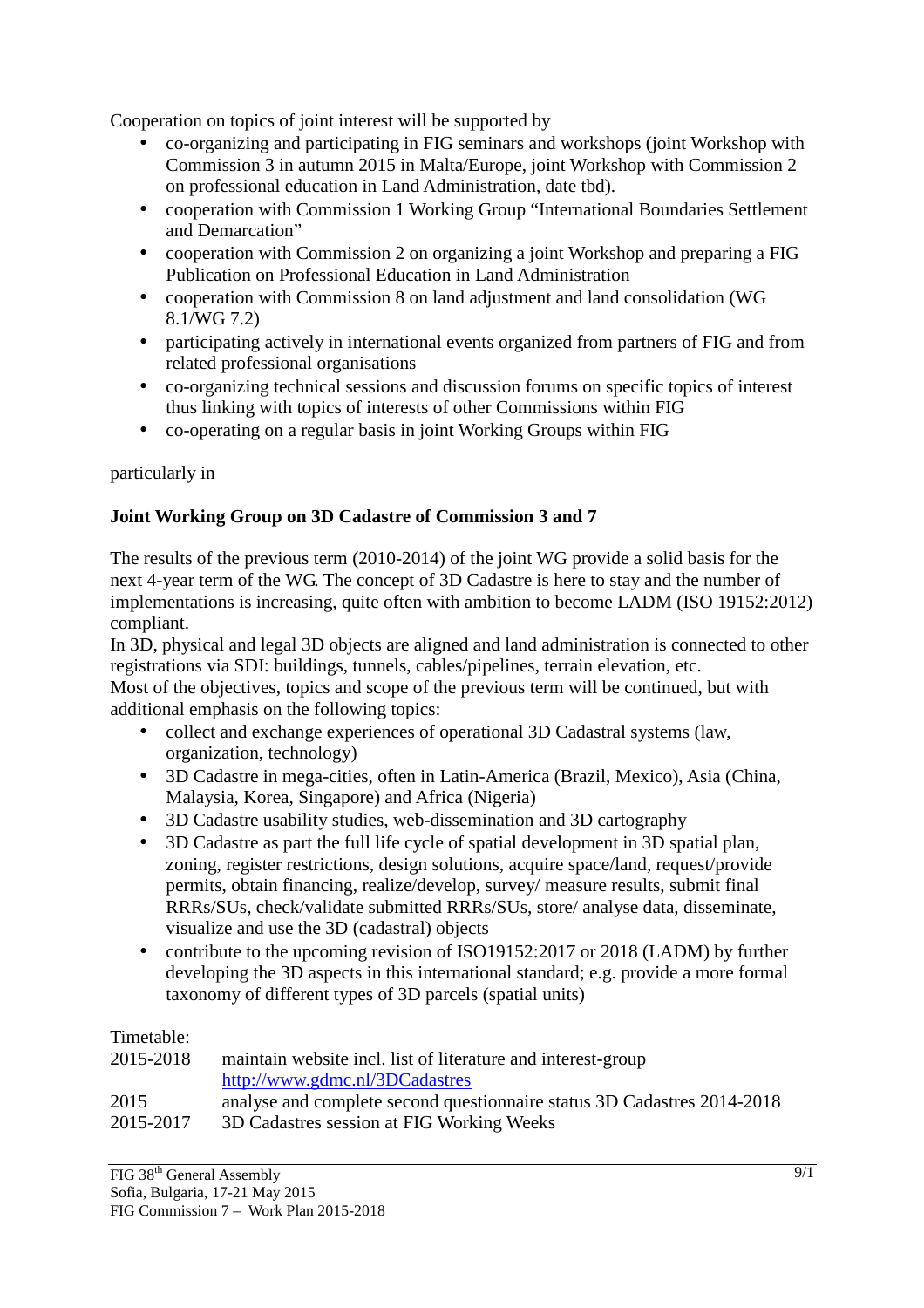| 2016    | organize $5th$ workshop on 3D-Cadastres                   |
|---------|-----------------------------------------------------------|
| 2017-18 | FIG-publication on 3D-Cadastres                           |
| 2018    | conduct third questionnaire status 3D Cadastres 2018-2022 |
| 2018    | presentation of the results at FIG Congress               |

Chair:

Prof. Dr. Ir. Peter van Oosterom, Commission 3, The Netherlands, email: P.J.M.vanOosterom@tudelft.nl

#### **Cadastral Template 2.0**

The Cadastral Template 2.0 project is a follow-up of the Cadastral Template, which was originally established under the UN mandate by Resolution 4 of the 16th UNRCC-AP in Okinawa, Japan in July 2003. In 2014, the 3rd Plenary of UN GGIM-AP 2014 adopted as Resolution 5(d) "to support the development of the Cadastral Template 2.0, the successor to the Permanent Committee on GIS Infrastructure for Asia and the Pacific (PCGIAP) supported Cadastral Template and encourage Member States to contribute information to the Cadastral Template 2.0 towards promoting better knowledge dissemination and sharing and promoting better practices".

FIG Commission 7 in close cooperation with the Centre for SDIs and Land Administration, Department of Infrastructure Engineering of the University of Melbourne and swisstopo is strongly supporting this project and intends to increase the number of participating countries, to initiate regular updates of the content, to evaluate the indicators and information provided by the country delegates, and to further develop the structure according to user needs in cooperation with the FIG-HO and member associations and delegates.

Project leaders:

Daniel Steudler (PhD), Switzerland, email: Daniel.Steudler@swisstopo.ch and Prof. Abbas Rajabifard (PhD), email: abbas.r@unimelb.edu.au

#### **FIG Standards Network**

The Network is continuing the work of a former FIG Task Force which was established in 1998 in response to concerns from the Commissions, the Council and the General Assembly that standards were becoming increasingly important in the work of surveyors and that the issue was not being addressed sufficiently by FIG.

Commission 7 is represented in the FIG Standards Network by Dr. Ir. Christiaan Lemmen (NL). All Working Groups are linked to the topics and co-operate as required.

#### **7. Cooperation with United Nation Organisations, Sister Associations and other Partners**

Commission 7 has a long-term history in cooperation with the World Bank, UN agencies, such as UN Habitat, UN FAO, UN ECE, UNESCO and others, which will be continued. Links to the recently launched UN GGIM initiative are likely to start in 2015.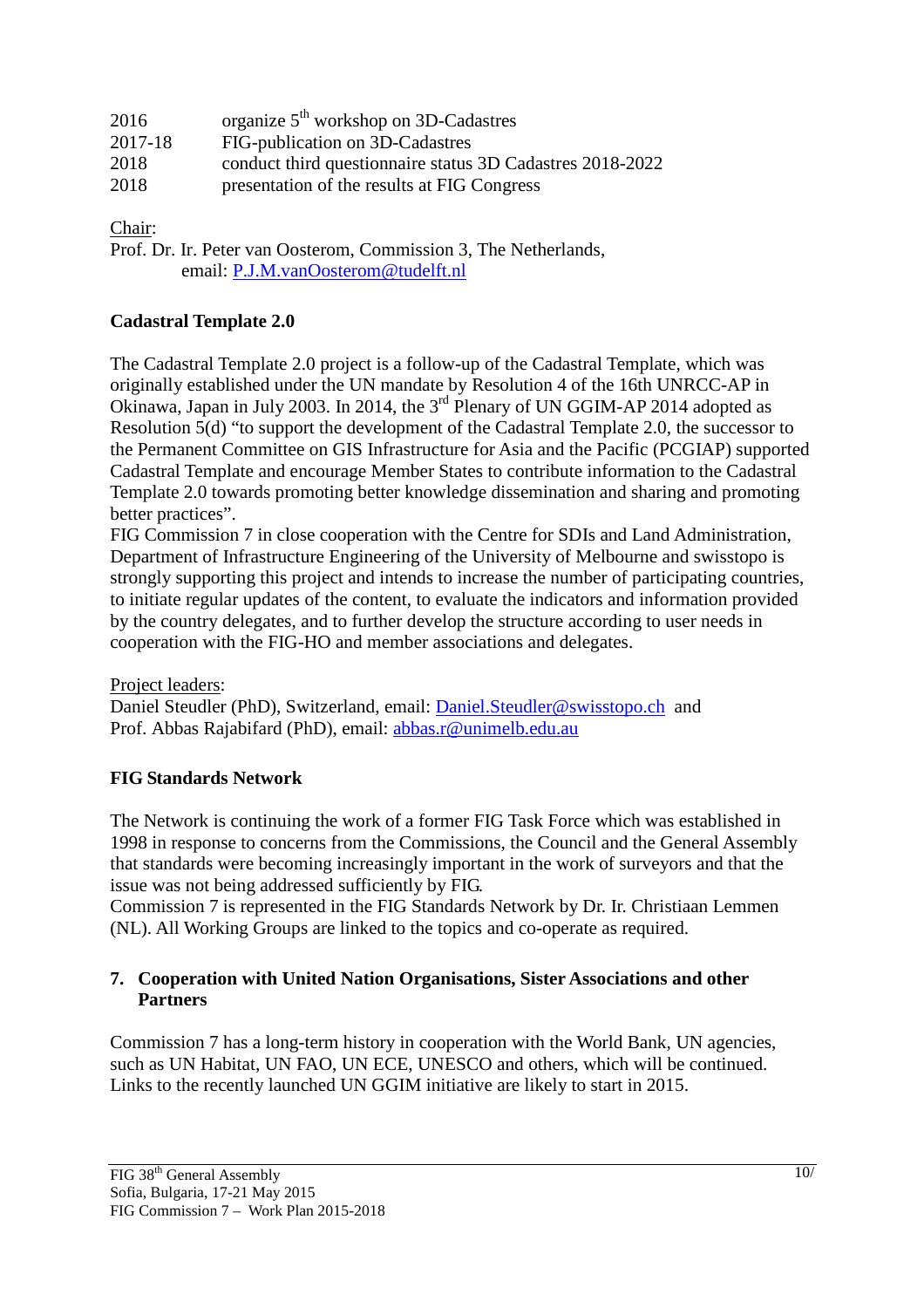#### **8. Commission Officers**

#### **Commission Chair**

Dipl. Ing. Gerda Schennach Chair of FIG Commission 7 p.a. BEV Federal Office of Metrology and Surveying Buergerstrasse 34 6020 Innsbruck, Austria, Europe Tel ++43(0)512 588091-1301 Fax ++43(0)512 588091-1253 email: gerda.schennach@bev.gv.at web www.bev.gv.at

**Vice-Chair of Administration and Communication**  n.n.

#### **Vice-Chair and Chair of Working Group 7.1**

Dr. Ir. Christiaan Lemmen Cadastre, Land Registry and Mapping Agency – Kadaster Hofstraat 110 7311 KZ Apeldoorn The Netherlands Tel: +31 88 183 3110 Mobile: +31 6 5248 1717 email: Chrit.Lemmen@kadaster.nl web: www.kadaster.nl

#### **Vice-Chairs and Co-Chairs of Working Group 7.2**

Daniel Páez (PhD) Professor Universidad de los Andes Mail Address: Cra 1E No 19A-40 of ML744 Tel: ++57 1 3394949 ext 3440 Cel and whatsapp: ++57 314-4829263 email: dpaez@uniandes.edu.co web: http://lab.uniandes.edu.co and https://sur.uniandes.edu.co/

n.n.

#### **Vice-Chair and Chair of Working Group 7.3**

Dr Robin McLaren (D.Sc. Honorary) **Director** Know Edge Ltd 33 Lockharton Ave Edinburgh EH14 1AY Scotland UK Tel: +44 (0) 131 443 1872 Mob: +44 (0) 7803 163137